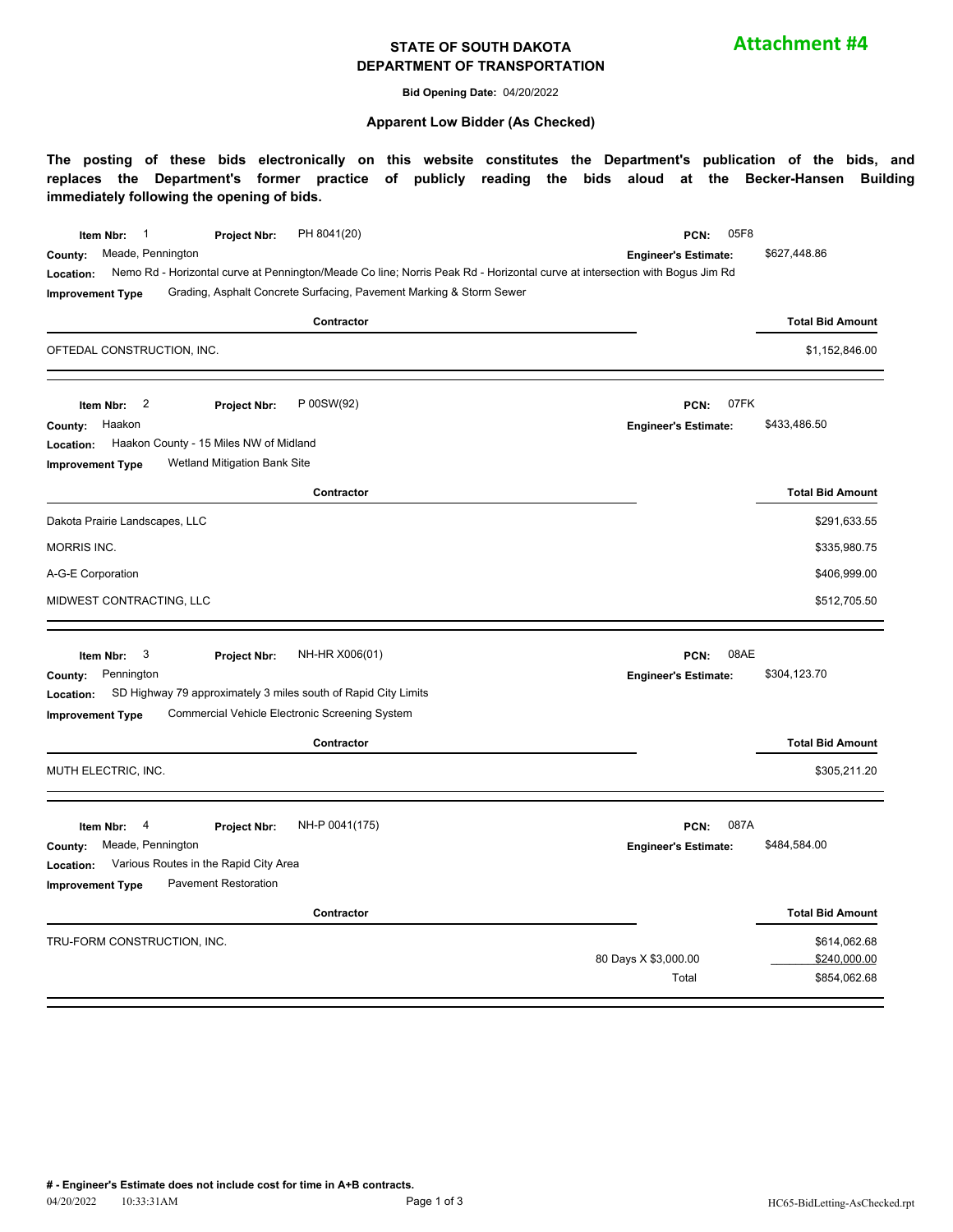### **STATE OF SOUTH DAKOTA DEPARTMENT OF TRANSPORTATION**

**Attachment #4**

**Bid Opening Date:** 04/20/2022

#### **Apparent Low Bidder (As Checked)**

**The posting of these bids electronically on this website constitutes the Department's publication of the bids, and replaces the Department's former practice of publicly reading the bids aloud at the Becker-Hansen Building immediately following the opening of bids.**

| PH 0010(116)<br>5<br>Item Nbr:<br><b>Project Nbr:</b>                              | 04RN<br>PCN:                |                         |
|------------------------------------------------------------------------------------|-----------------------------|-------------------------|
| Brown<br>County:                                                                   | <b>Engineer's Estimate:</b> | \$368,285.00            |
| Various locations on the State System in the Aberdeen Region<br>Location:          |                             |                         |
| Durable Pavement Marking<br><b>Improvement Type</b>                                |                             |                         |
| <b>Contractor</b>                                                                  |                             | <b>Total Bid Amount</b> |
| Dakota Traffic Services, LLC                                                       |                             | \$354,033.50            |
| <b>Traffic Solutions Inc</b>                                                       |                             | \$387,757.75            |
| NORTHSTAR SAFETY INC.                                                              |                             | \$496,789.00            |
| NH-P 0023(63)<br>6<br>Item Nbr:<br>Project Nbr:                                    | 088X<br>PCN:                |                         |
| Hutchinson, Turner, Union<br>County:                                               | <b>Engineer's Estimate:</b> | \$2,242,254.88          |
| Various Locations in the Yankton Area<br>Location:                                 |                             |                         |
| Asphalt Surface Treatment<br><b>Improvement Type</b>                               |                             |                         |
| Contractor                                                                         |                             | <b>Total Bid Amount</b> |
| The Road Guy Construction Company Inc                                              |                             | \$2,281,044.80          |
| Asphalt Surface Technologies Corporation                                           |                             | \$2,372,895.64          |
|                                                                                    |                             |                         |
| NH-P 0021(178)<br>7<br>Item Nbr:<br>Project Nbr:                                   | 088M<br>PCN:                |                         |
| Brule, Buffalo, Charles Mix, Davison, Gregory, Jerauld, McCook, Sanborn<br>County: | <b>Engineer's Estimate:</b> | \$5,221,008.61          |
| Various Locations in the Mitchell Area<br>Location:                                |                             |                         |
| Asphalt Surface Treatment<br><b>Improvement Type</b>                               |                             |                         |
| Contractor                                                                         |                             | <b>Total Bid Amount</b> |
| BITUMINOUS PAVING, INC.                                                            |                             | \$6,026,336.94          |
|                                                                                    |                             | \$6,373,933.29          |
| Asphalt Surface Technologies Corporation                                           |                             |                         |
| P 0013(158)<br>8<br>Item Nbr:                                                      | 07KC<br>PCN:                |                         |
| Project Nbr:<br>Kingsbury, Miner<br>County:                                        | <b>Engineer's Estimate:</b> | \$103,904.70            |
| SD25 - Fm Howard to the Miner/Kingsbury Co Line<br>Location:                       |                             |                         |
| Rout & Seal<br><b>Improvement Type</b>                                             |                             |                         |
| Contractor                                                                         |                             | <b>Total Bid Amount</b> |
| Northwest Asphalt & Maintenance                                                    |                             | \$73,311.56             |
| Roadway Services, Inc.                                                             |                             | \$77,513.32             |
| Highway Improvement, Inc                                                           |                             | \$81,040.90             |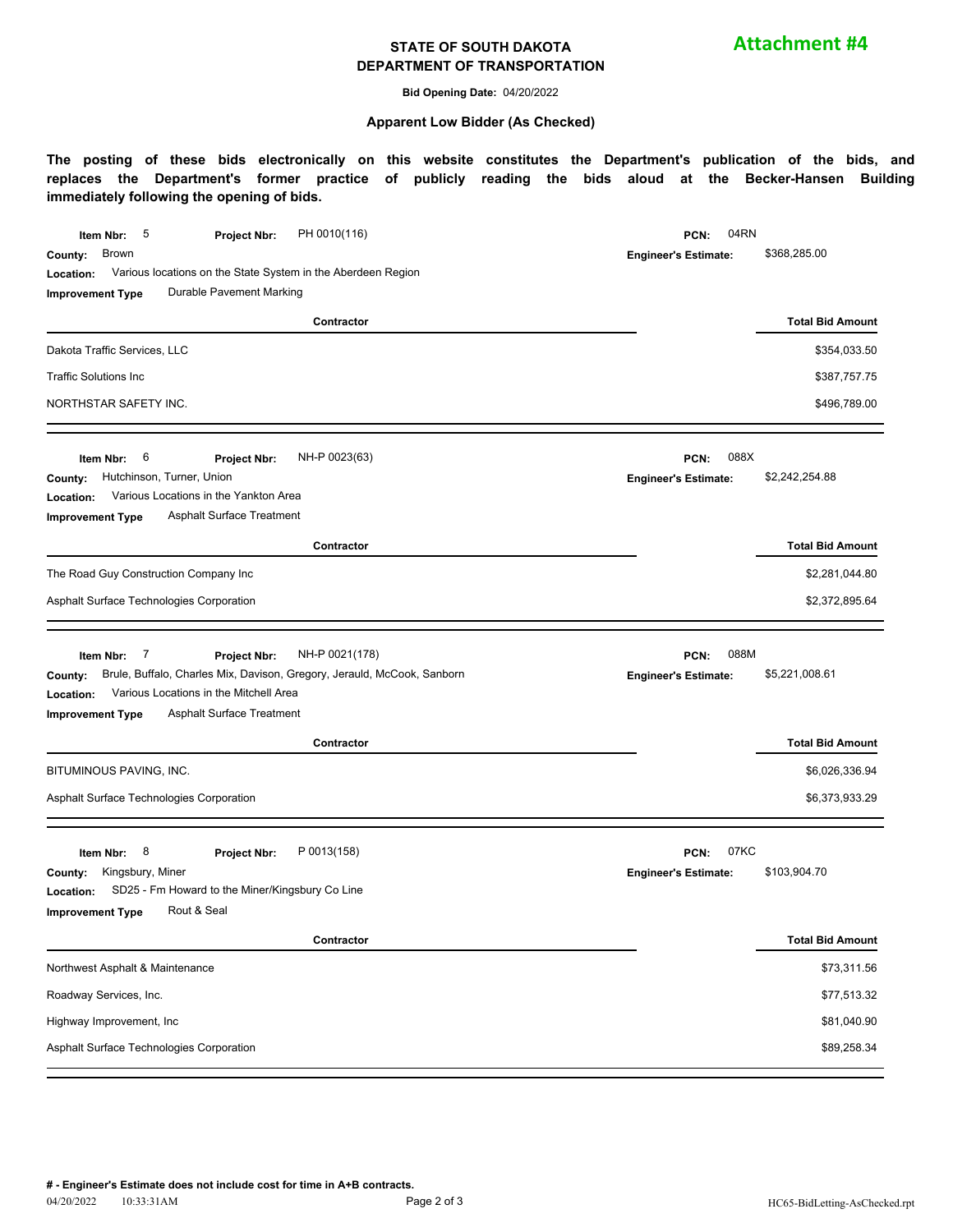### **STATE OF SOUTH DAKOTA DEPARTMENT OF TRANSPORTATION**

**Bid Opening Date:** 04/20/2022

#### **Apparent Low Bidder (As Checked)**

**The posting of these bids electronically on this website constitutes the Department's publication of the bids, and replaces the Department's former practice of publicly reading the bids aloud at the Becker-Hansen Building immediately following the opening of bids.**

| 9<br>Item Nbr:<br><b>Project Nbr:</b>                         | NH 0022(86) | PCN:                        | 088D                    |
|---------------------------------------------------------------|-------------|-----------------------------|-------------------------|
| Bon Homme, Lincoln, Turner, Yankton<br>County:                |             | <b>Engineer's Estimate:</b> | \$169,825.31            |
| Various Routes in the Sioux Falls & Yankton Area<br>Location: |             |                             |                         |
| Rout & Seal<br><b>Improvement Type</b>                        |             |                             |                         |
|                                                               | Contractor  |                             | <b>Total Bid Amount</b> |
| Northwest Asphalt & Maintenance                               |             |                             | \$154,459.32            |
| Roadway Services, Inc.                                        |             |                             | \$175,098.22            |
| Asphalt Surface Technologies Corporation                      |             |                             | \$176,667.06            |
| Highway Improvement, Inc.                                     |             |                             | \$177,787.43            |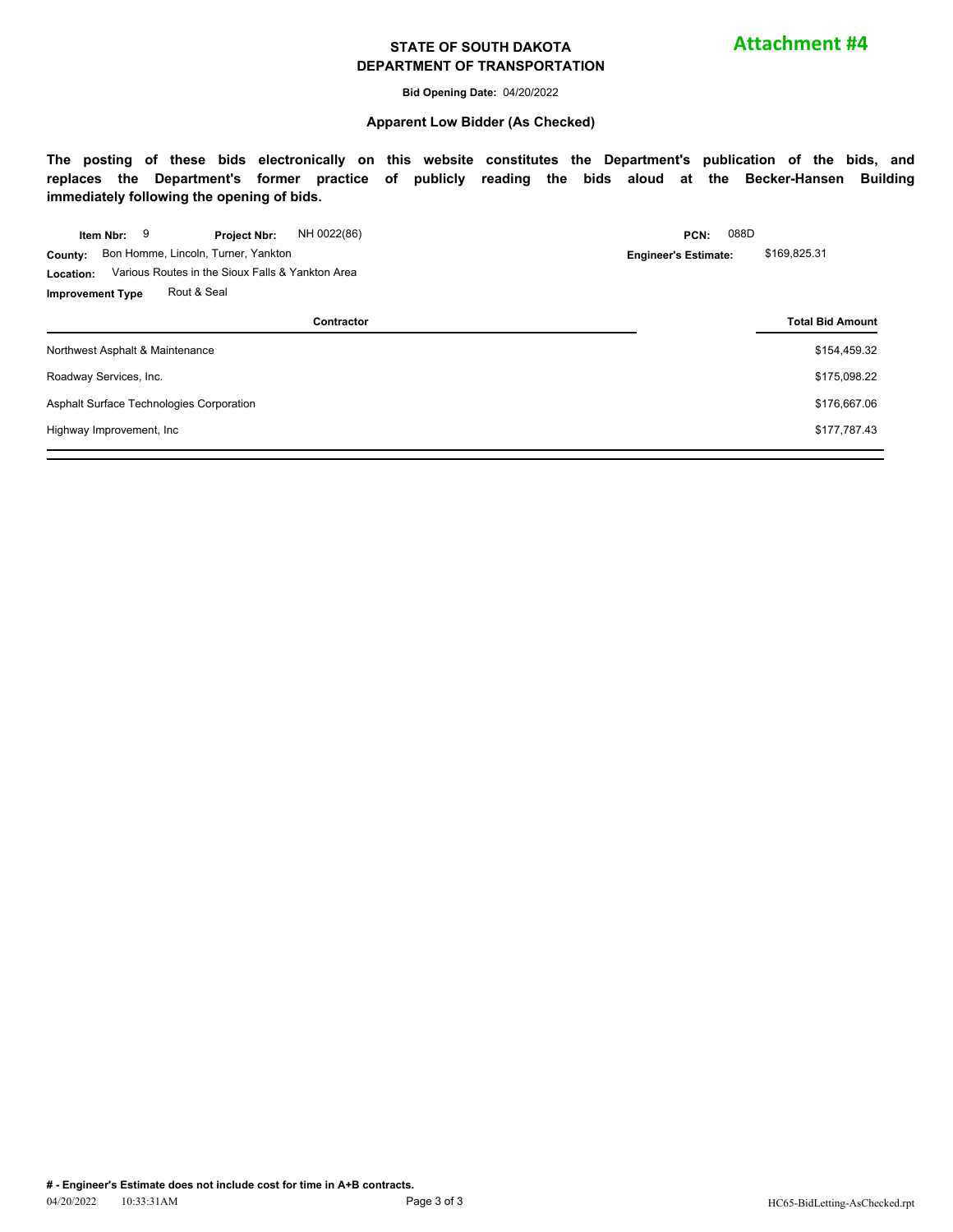## **SOUTH DAKOTA DEPARTMENT OF TRANSPORTATION**

# **PIERRE, SOUTH DAKOTA**

# **PRELIMINARY**

# **LOW BIDDER 04/20/2022 LETTING**

| <b>PROJECT</b><br><b>NUMBER</b> | <b>COUNTY</b>                         | TYPE                                                                                              | <b>LENGTH</b> | <b>ROUTE AND</b><br><b>LOCATION</b>                                                                                                                | <b>CONTRACT</b><br>TIME | <b>ENGINEERS</b><br><b>ESTIMATE</b> | LOW BID        | <b>BID OVER OR</b><br><b>UNDER EST</b> | OVER OR<br><b>UNDER</b> | LOW BIDDER AND<br><b>ADDRESS</b>                                    | <b>CONTRACTING</b><br><b>PARTY</b> |
|---------------------------------|---------------------------------------|---------------------------------------------------------------------------------------------------|---------------|----------------------------------------------------------------------------------------------------------------------------------------------------|-------------------------|-------------------------------------|----------------|----------------------------------------|-------------------------|---------------------------------------------------------------------|------------------------------------|
| 05F8<br>PH 8041(20)             | Meade.                                | Grading, Asphalt<br>Concrete<br>Surfacing,<br><b>Pavement Marking</b><br>Pennington & Storm Sewer |               | Nemo Rd -<br>Horizontal curve at<br>Pennington/Meade<br>Co line: Norris<br>Peak Rd -<br>Horizontal curve at<br>intersection with<br>1 Bogus Jim Rd | 10/28/2022              | \$627,448.86                        | \$1,152,846.00 | \$525,397.14                           |                         | <b>OFTEDAL</b><br>CONSTRUCTION, INC.<br>83.7% MILES CITY, MT        | SDDOT                              |
| 2 07FK P<br>00SW(92)            | Haakon                                | <b>Wetland Mitigation</b><br><b>Bank Site</b>                                                     |               | Haakon County -<br>15 Miles NW of<br>Midland                                                                                                       | 10/15/2022              | \$433,486.50                        | \$291,633.55   | $-$141,852.95$                         |                         | Dakota Prairie<br>Landscapes, LLC<br>-32.7% New Underwood, SD       | <b>SDDOT</b>                       |
| 3 08AE<br>NH-HR<br>X006(01)     |                                       | Commercial<br><b>Vehicle Electronic</b><br>Pennington Screening System                            |               | SD Highway 79<br>approximately 3<br>miles south of<br>10.983 Rapid City Limits                                                                     | 10/14/2022              | \$304,123.70                        | \$305,211.20   | \$1,087.50                             |                         | MUTH ELECTRIC, INC.<br>0.4% Mitchell, SD                            | <b>SDDOT</b>                       |
| 4 087A<br>NH-P<br>0041(175)     | Meade.                                | Pavement<br>Pennington Restoration                                                                |               | Various Routes in<br>the Rapid City<br>14.7 Area                                                                                                   | 09/30/2022              | \$484,584.00                        | \$614,062.68   | \$129,478.68                           |                         | <b>TRU-FORM</b><br>CONSTRUCTION, INC.<br>26.7% BLACK HAWK, SD       | <b>SDDOT</b>                       |
| 5 04RN<br>PH<br>0010(116)       | <b>Brown</b>                          | Durable Pavement<br>Marking                                                                       |               | Various locations<br>on the State<br>System in the<br>3.871 Aberdeen Region                                                                        | 10/01/2022              | \$368,285.00                        | \$354,033.50   | $-$14,251.50$                          |                         | Dakota Traffic Services,<br>-3.9% LLC Tea, SD                       | <b>SDDOT</b>                       |
| 6 088X<br>NH-P<br>0023(63)      | <b>Hutchinson</b><br>Turner,<br>Union | <b>Asphalt Surface</b><br>Treatment                                                               | 48.682 Area   | Various Locations<br>in the Yankton                                                                                                                | 09/23/2022              | \$2,242,254.88                      | \$2,281,044.80 | \$38,789.92                            |                         | The Road Guy<br><b>Construction Company</b><br>1.7% Inc Yankton, SD | <b>SDDOT</b>                       |